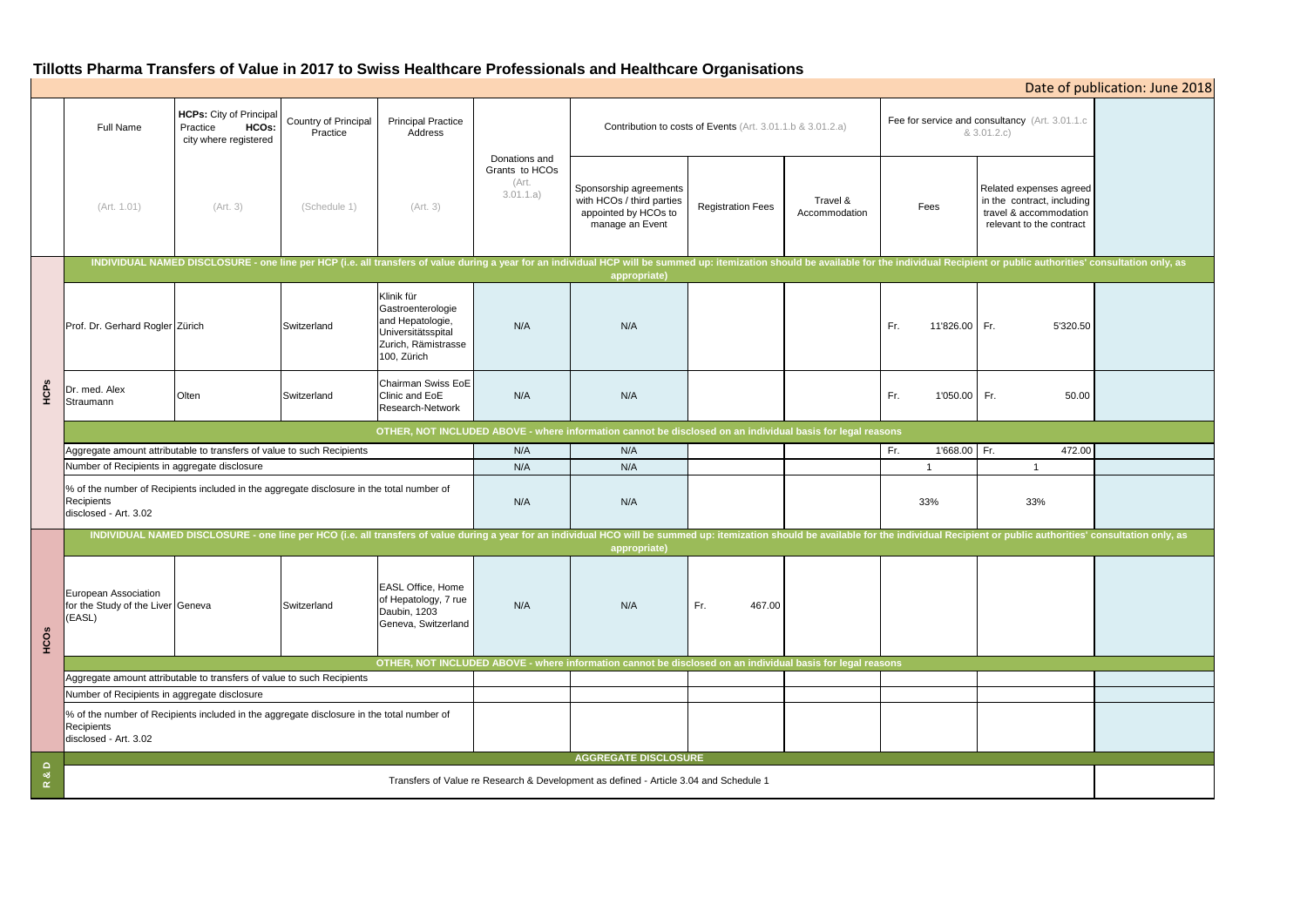

## **Methodological Notes**

# **Disclosure by Tillotts Pharma of payments to Swiss healthcare professionals and healthcare organisations in 2017**

The Code of conduct of the pharmaceutical industry in Switzerland on cooperation with healthcare professional circles and patient organizations (Pharma Cooperation Code) mandates the public disclosure in 2018 of certain transfers of value made during 2017 to Swiss healthcare professionals and healthcare organisations. The disclosure data will be published on the website of Tillotts Pharma, [www.tillotts.com.](http://www.tillotts.com/)

The disclosure requirements are set forth in Section 2 of the Pharma Cooperation Code. The methodological notes below explain the data Tillotts Pharma have disclosed and how the data have been prepared, to assist the reader's understanding. Inclusion of these methodological notes alongside the disclosure data is mandated by Articles 281 – 282 of the Pharma Cooperation Code.

### **VAT**

VAT is excluded from all disclosures of transfer of value.

#### **Currency**

All disclosures are made in Swiss Francs (CHF). Where the original payment was made in Euros, the sum was converted to Swiss Francs at the 2017 average annual exchange rate published by the European Central Bank (www.ecb.europa.eu).

## **Consolidated Disclosures of the Corporate Group and Cross‐border Payments**

The disclosures represent the consolidated transfers of value made by the Tillotts Pharma corporate group in line with the EFPIA Disclosure Code's dictate that separate entities belonging to the same multinational company (which could be the parent company and subsidiary company) shall be deemed to constitute a single company. In 2017, all transfers of value represent payments made by Tillotts Pharma AG.

#### **Multi‐year contracts**

As a general rule, where multi‐year contracts are included in the disclosure of transfer of value made by Tillotts Pharma in 2017, the disclosures related to these multi-year contracts represent the services rendered and paid for in 2017, and/or any expenses incurred and paid for in 2017, in each case under such contracts.

#### **Data included**

The data disclosed by Tillotts Pharma is consistent with the requirements of the Pharma Cooperation Code. The data can be categorised as follows: